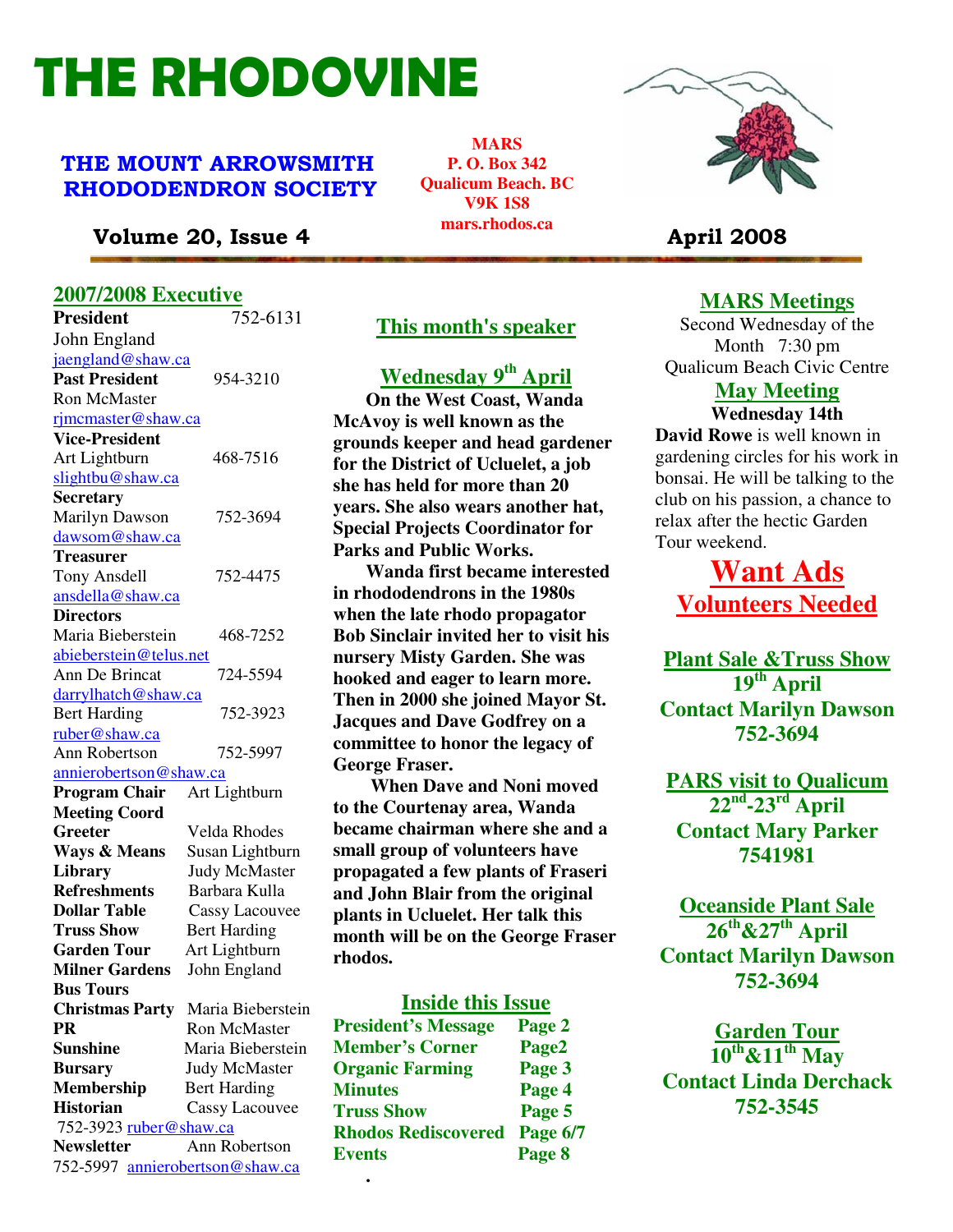## **President's Message**

**"The first of April is the day we remember what we are the other 364 days of the year."**  - Mark Twain

 Winter departed 20 March and a sense of 'milder weather to come' prevailed- then spring arrives and it feels like 'early winter' once more! Nevertheless, our genus rhododendron blooms on, cool temperatures notwithstanding. Currently, my 'Arctic Pearl' is looking just like an apple tree in full May blossom… and speaking of May…

 MARS is about to enter its busiest two months of the year, April and May. Beginning with the Truss Show and Plant Sale on 19April, then one week later the Oceanside Garden Sale in Coombs, swiftly followed in May by our Mother's Day Garden Tour, these three events need considerable volunteer manpower. Without these events our club would not be able to financially support and subsidize many of its activities, beginning with our mandate to promote knowledge of the genus rhododendron, to area student academic support through bursaries and end of season gatherings and Christmas parties.

 Recognizing that we do not have the membership numbers that we enjoyed ten years ago (ca. 60%), it becomes more important than ever that each member do his or her 'bit' for the club. The volunteer jobs are many; however, none of them is onerous and can be easily accomplished by all, from new members to old. So please, when you are asked, give a little extra time for the wellbeing of the club. Remember, the social aspect of our club, how we interact, is as important as learning about our favorite genus, rhododendron.

 See you all on the 9th April. John England

**Photographs in this issue are taken by Susan Lightburn, except for those in the 'Rhodo's rediscovered.'** 

# **Member' Corner**

## **Garden Tour Volunteers needed 10th& 11th May**

**Remember - you get a free ticket to the garden tour for your volunteer effort. Many thanks, Linda Derkach 752-3545** 

**Gardens requiring sitters, please consider one of these gardens:** 

**1180 Ganske Road - Sunday 10 to 1, or 1 to 4 931 McFeely - Sunday 1 to 4 424 Mill Road - Sunday 10 to 1 228 West Crescent - Sunday 10 to 1, or 1 to 4 Valdez/Primrose Street - Sunday 10 to 1or 1 to 4 1271 Winchester Road - Saturday 1 to 4 or Sunday 1 to 4 2261 Grafton Road - Sunday 10 to 2 or 1 to 4 1061 Harlequin - Sunday 10 to 1 or 1 to 4 Lorne Hepting 3925 Island Hwy Sat 10-1** 

**'Snow Lady' Leucapis x ciliatum 30" -5deg.F E 3-4/4-5/4 White compact flowers in shade** 

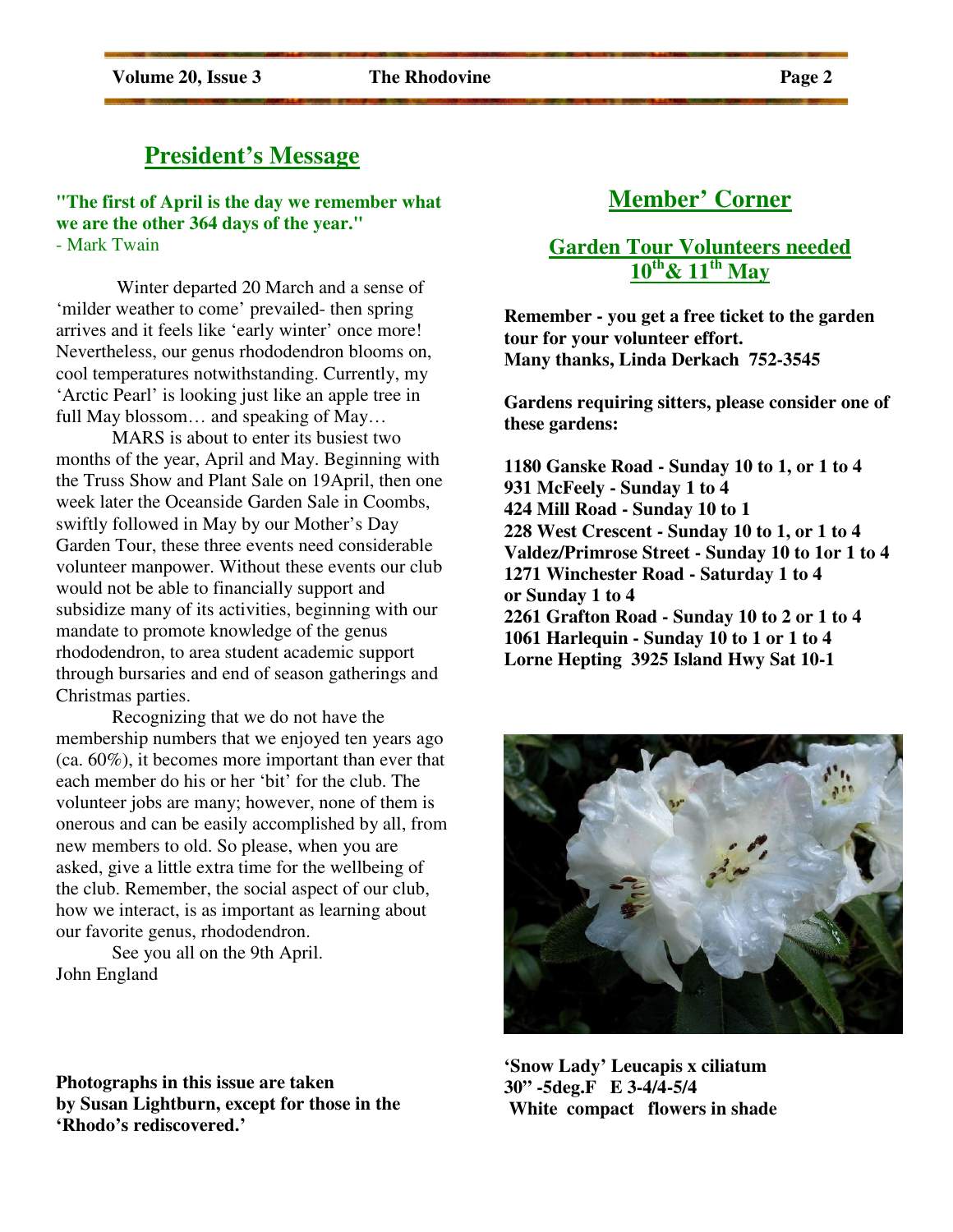## **Organic Farm Awareness**

**By Judy Mc Master Vendor Co-ordinator for our Truss Show and plant Sale.** 

**Barbara's letter below creates a kind of gentlyforced sensitivity to those who grow our food. I started vegetable gardening a few years ago, but after losing bumper tomato and potato crops to blight and a growing addiction to rhodos, gradually that gardening dwindled to lettuce only. Soon my raised veggie beds were filled with rhododendrons!** 

**Now I hope to travel to Nanoose, or elsewhere, to buy farm-grown organic vegetables, except for lettuce. It is sad for growers like Barbara and Lorne to see the percentage of local produce sold decrease. Perhaps our members should, as people who enjoy growing plants too, promote buying local produce, not only for the obvious advantages, good healthful food for all members of our community, but to patronize those in our area who contribute to the enrichment of this beautiful part of the world. This is not to say that many of us are not doing so now, but we can sharpen our awareness of the realities that farmers face. Reading her letter may be enlightening for some of our members.** 

**"We will be attending your spring sale, not because we think it will do the farm income any serious good but because we are members of this community.** 

**If I asked professional advice whether we should attend they would definitely say no. The net income for farmers on this island for 2006 was -\$20,000. I'm sure you are aware that all your friends like to garden, but when it comes to purchasing produce they go to their local supermarket and purchase imported product. Currently the percentage of local food produced for Vancouver Island is about 5% or less. It is sad for Lorne and me that we have worked our heads off for the past 22 years, only to see that number fall.** 

**I am telling you this because I think the executives of gardening clubs and organizations should take a leadership role in changing that reality, either by growing their own produce, or making sure they purchase locally. Otherwise we farmers may as well pave it and** 

**forget it. I am sending this message to all gardening clubs and organizations who request our support for their community events, so you need not feel that you are being singled out.** 

**Barbara** 

**(Lorne and Barbara Edbell are owners of Nanoose Edibles Farm.)** 

## **MARS Oceanside Plant Sale 26th& 27th April**

(Bradley Centre,Coombs)

**Barbara Kulla chairman of the plant sale is still looking for donations of plants and can supply pots for those who need some more. So when the snow goes check out your gardens and see if some of your beautiful plants can be divided or donated.**



**'Eider' 18", -ve 5 deg, E-EM, 4/4/4 Flowers are compact little balls. Tight plant with spreading habit.**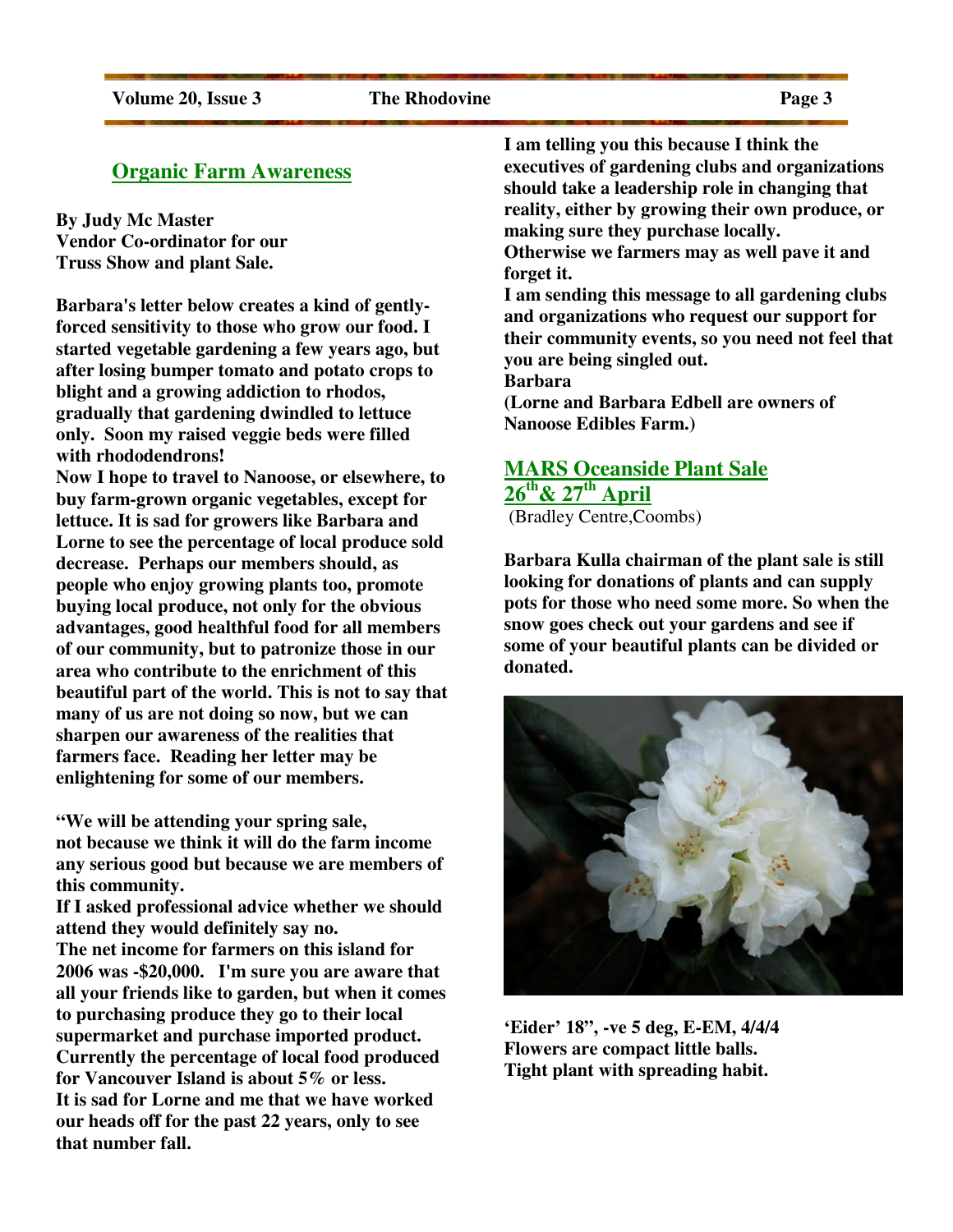## **General Meeting Minutes**

Wednesday March 12, 2008

**MEETING** AT: 7:30 pm. at Q.B. Civic Centre. Minutes of the February meeting appeared in the Rhodovine. They were accepted as presented. **GUESTS:** Geoff Ball, Colleen Craig, Vickie Knight. **CORRESPONDENCE**: Newsletter from Cecil & Molly Smith Garden in St. Paul, Oregon. **REFRESHMENTS**: Bernie Schmidt, Sandra Hemsworth, Don Bridgen.

**TREASURER'S REPORT**: Tony Ansdell's February statement reports an overall total of \$5088.74. Income included \$197 from the joint venture with Nanaimo; expenses were for MARS insurance, membership dues to the ARS, speaker's expenses including wine glasses as speakers' gifts.

**GARDEN TOUR**: Chairman Linda Derkach said there were 14 gardens on tour for the Mother's Day Weekend. The board was set up at the back of the room for volunteers to sign on as sitters. She said Milner Gardens has agreed to sell the tickets which will include a discount coupon, offering \$2 off admission to the gardens. Milner members will be allowed to use the discount elsewhere in the gardens, said Geoff Ball, who was on hand signing up members at a special rate. **TRUSS SHOW**: Bert Harding said the Truss show plans are moving right along and the signup board was also at the back of the room. Chris Southwick and John Denisiger from Nanaimo would be the judges and members were encouraged to bring lots of blooms. The categories were basically the same except for one: foliage will have a large-leaf and small-leaf ribbon. He reminded the audience that there was a novice category open to members who had not been members for more than three years. He asked for help in the final stages of mounting the show because of his imminent surgery. He expects to be able to consult but needs an organizer and supervisor; also two pickups were needed to transport shopping carts to and from the stores.

**MEMBERSHIIP:** Bert Harding said there were now 56 memberships, 91 members in all. He has found a name tag supplier of metal tags which will cost more than the old tags. Permanent cards will cost new members \$5 if they want them. Interim cards in clear plastic will be available.

**WAYS AND MEANS**: Susan Lightburn listed the raffle prizes: R.Hachmann's Belona, the door prize, R. Sonatine, R. Carmen, a trillium and some dahlia bulbs. **NEW BUSINESS**: 1. John England reminded members that the Peace Arch members were visiting us April 23

and 24 and MARS visit to White Rock was scheduled for May 21 and 22.

2. For visitors to the west coast, he said Stubbs Island was open Victoria Day weekend and well worth the trip; the garden was created in the 1800s.

3. Members of the Nanaimo club will be visiting the gardens of Lorne Hepting and Anne Gutsche this spring...

4. He asked for a volunteer to act as a nominating committee of one.

**DRAWS:** The door prize was won by Joyce Ansdell and the prizes went to Bernie Mazur, Lorne Hepting and Bert Harding.

**GUEST SPEAKER**: Bill Stipe from Whidbey Island presented "Rhodos 101: A Brief Introduction to Growing Rhododendrons, covering taxonomic classification, our West Coast species, hybrids, care and potential problems. Lots of practical information and although he called it an introduction, there were still plenty of interesting tidbits for "old pros".

#### MEETING ADJOURNED AT: 10 PM



**Bill Stipe and Art Lightburn checking out the Rhodos.** 

## **Editor's Corner**

Due to all of our activities, this is the most busy magazine of our year.

Thank you to all those members who contributed to make this month's magazine possible.

Send **your magazine contributions** to Ann Robertson.

**752-5997** annierobertson@shaw.ca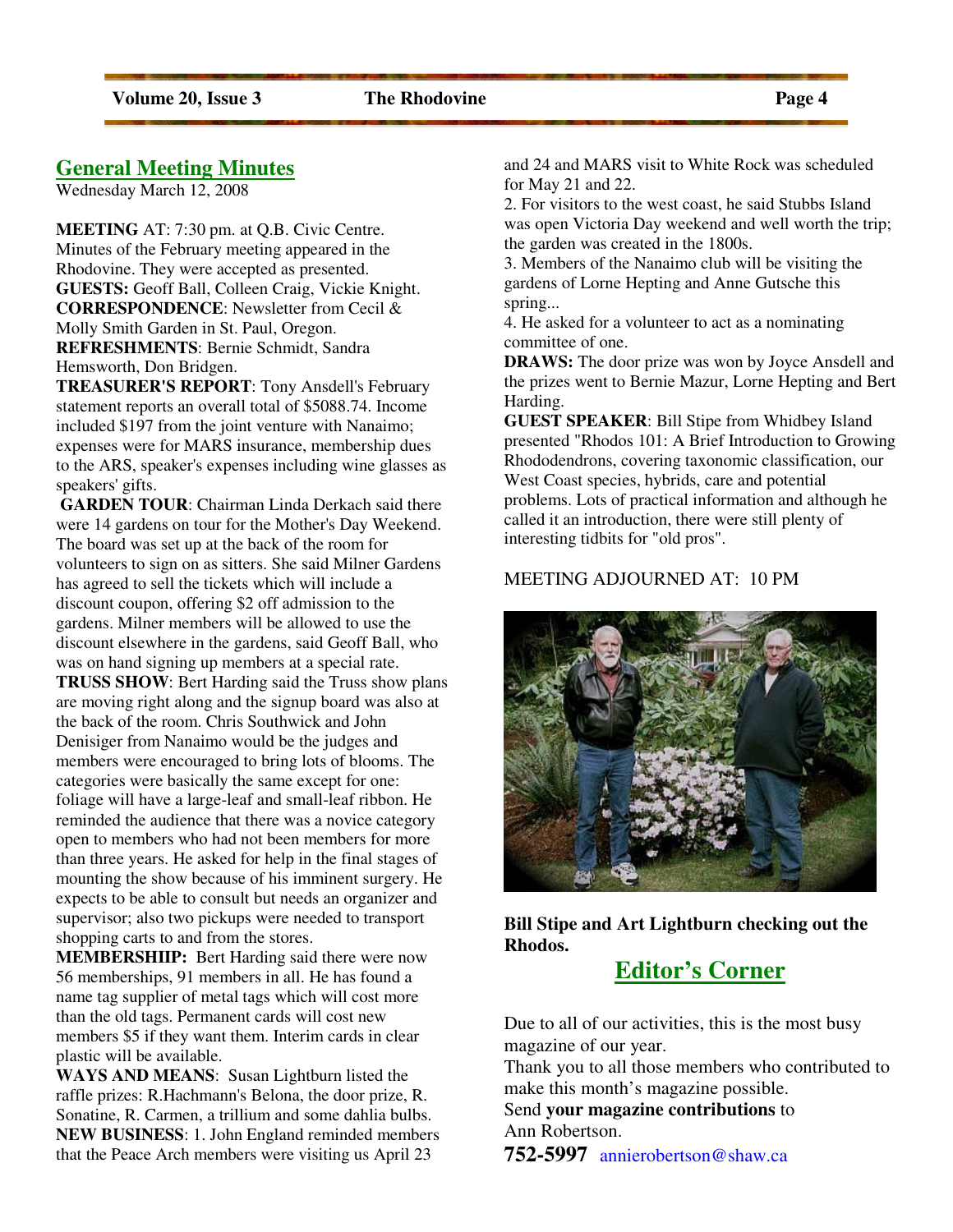## **Mount Arrowsmith Rhododendron Show**

#### **Truss Show Regulations**

#### **1**.**Eligibility**.

Exhibits will be accepted from members of MARS and non-members in the area.

 All members of a household will be considered to be 1 exhibitor.

#### **2**.**Entries**

All entries shall have been grown by the exhibitor for at least 6 months and primarily cared for by the competitor. Only 1 entry of each name in each category per exhibitor. In other words, R. macabeanum, for example could be entered in the species category as well as in the appropriate color category. Extra blooms are encouraged and will be for display only.

#### All entries should be **taken from plants grown without artificial protection.**

#### **3.Definitions**

1) **Species**: Botanically identified plants originating from seeds or cuttings.

2) **Hybrid**: Plants resulting from crossbreeding of more than one species, hybrid, or combination thereof.

3) **Truss:** a single rachis. i.e. all florets coming from one bud

4) **Spray**: Multi-stems emerging from a single stem

5) **Hammerhead**: Truss with multiple rachis emanating from a single terminal

6) **Special exhibition** table for Vireyas, Madenii and other tender Rhodos.)

#### **4**.**Exhibitors**

Shall make an effort to identify the exhibits.

Entries will be accepted from 7:00 to 8:45 am at the Parksville Curling Club.

Entries and ribbons should be removed between 2:00 and 3:00 pm.

#### **5. Preparation of Trusses**.

Blooms should be selected when they are at the peak of their development.

Trusses should be cut from well watered plants during the coolest part of the day.

Trusses should be carefully groomed. Damaged or dead twigs, leaves, bud scales and flower pips should be removed. Cleaning or washing of leaves is advised but no artificial polishing is allowed.

Prepare the cut end of the truss or spray so that water is taken up readily.

Use suitable containers to retain water during transportation to the show.

The use of chemical additives to preserve bloom freshness is approved.

#### **Guide for Participants**

Entry of Trusses will take place from 7:00 am to 8.45 am **1.Register** 

When you enter the curling club, go to the registration table and speak to a registrar. You will be assigned a competitor number and given a number of dots with your number on them, one for each Truss you are entering.

Go to the Labelling Table and give them your list of Truss names.

You can enter as many trusses as you wish in one category but they must be of different names

#### 2. **Put Trusses in bottles.**

The Registrars will direct you to a table to work on. Nearby is a table with bottles and corks. Take one bottle for each Truss, put one of your dots on the bottom of each bottle (Don't turn the bottle over, it's full of water), put a Truss into each bottle using the corks to secure the Truss if you need to.

#### **3.Label Trusses**

Leave your Trusses on the Work Table and go to the Labelling Table. There, you will be given a label for each Truss on your list. Take your Trusses and labels to the Holding Tables at the exhibition level.

#### **4. Position Trusses in their categories**

Take your Trusses, one or two at a time, from the Holding Table and place them in the appropriate categories. Put the labels on a stand in front of each Truss. All categories will be clearly labeled. There will be people available to help you choose the correct category for your Trusses. Entries in the wrong category such as a white rhodo in the Red Category) will not be judged. Return to the Holding Table and get your next Trusses. Repeat until all your Trusses are in place. All Trusses must be in place by 8:45 am so that judging can start on time. Trusses that are not in position bv 8:45 am will be for exhibition only.

#### **Catagories.**

**Best in Show, large leaf; Best in Show, small leaf; Blue Collection, (includes purples); Colour Collection (includes colours not covered elsewhere); Foliage, large leaf; Foliage small leaf; Lax Truss; Pink; Species; Spray; White. Hammerhead; Novice; Popular Choice;** 

**Please bring as many extra trusses for the exhibition table as you can. They make such a great show .**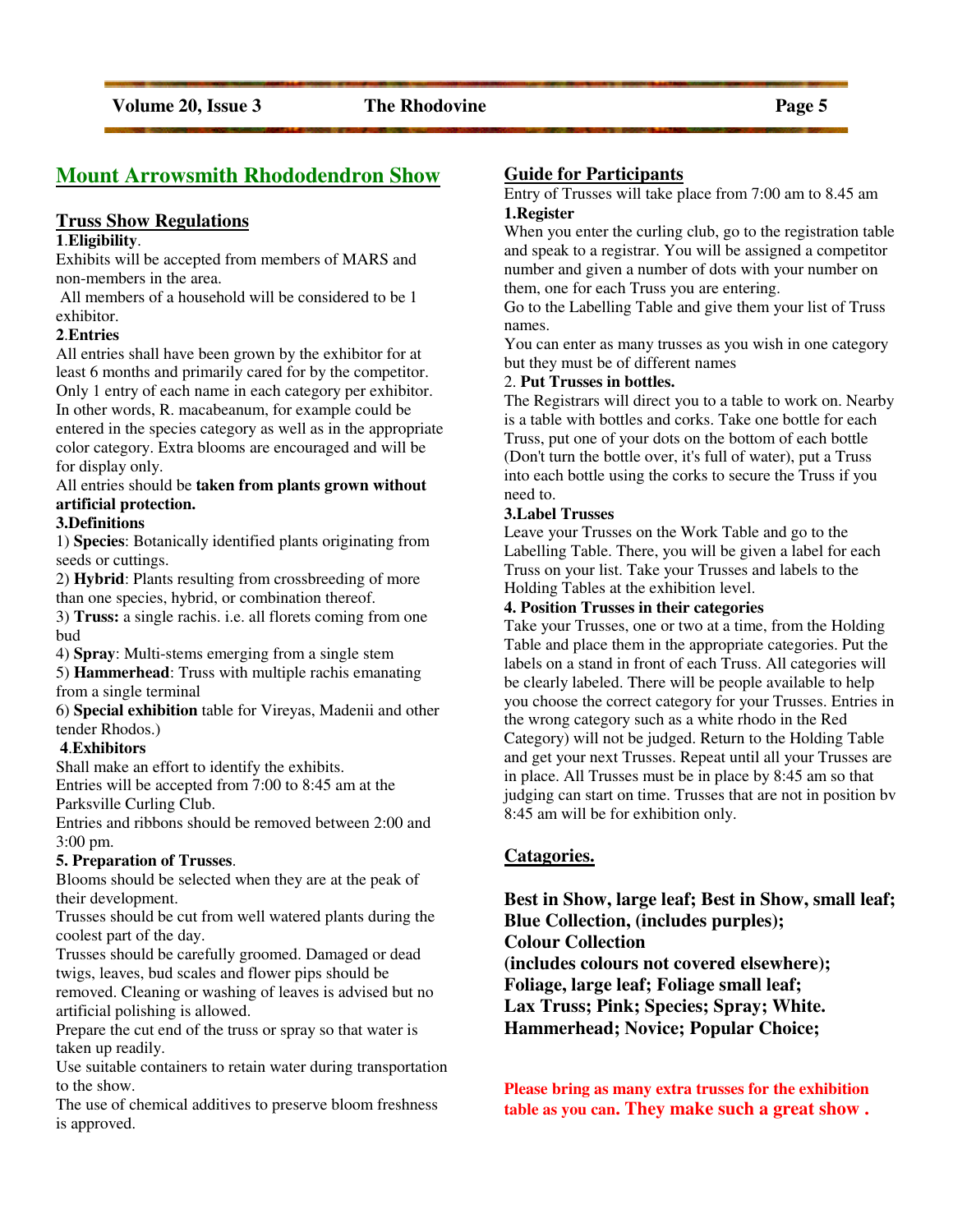#### **Volume 20, Issue 3** The Rhodovine Page 6

## Rhodos Rediscovered: Rhododendrons By Kathleen Friemond

As a young surveyor in a Royal Canadian Air Force construction unit based at Ucluelet during the Second World War, Bill Dale, much like every other young man at the base, was immersed in the day-to-day news from Europe and the support requirements of the seaplane base in the village. Gardens were probably the farthest thing from his mind. However, had he wandered into the village and chanced upon the property owned by George Fraser, he would likely have been as captivated with the garden as was one-time resident Marion Crossley, who later wrote: "Many ornamental trees: plums, cherries, almonds, several varieties of oak and birch as well as numerous less common deciduous ones grew in the garden. There were also monkey puzzles, green and variegated hollies, a Japanese umbrella pine, a magnolia, and many varieties of evergreens, both the ones that were indigenous to the region and species from elsewhere. During the summer the garden was enriched by masses of annuals and biennials. Sweet peas climbed up the shed wall. There were great quantities of foxgloves, hollyhocks, brilliant patches of marigolds and zinnias, cosmos, geraniums, nasturtiums, lupins, delphiniums, ageratum, poppies and fragrant lilies. In shady corners were beds of tuberous begonias which added to the kaleidoscope of colours." But George Fraser's main focus was not on the colourful beds so vividly recalled by Crossley but rather the thousands of rhododendrons he nurtured on the property. Hybridizing became his passion and he was one of the earliest rhododendron hybridizers in North America.



 **R***.* **Fraseri R Albert Close R George Fraser R Mrs Jamie Fraser** Fraser died in 1944 near the end of the Second World War, and in 1948 his property was subdivided into building lots. The memory of his contribution to the genus faded over the years until Bill Dale, along with the late Dr. Stuart Holland (former chief geologist of B.C.) and Frances Gundry, an archivist with the provincial archives, researched his legacy. Bill, Stuart and Frances, all members of the Victoria Genealogy Association, first collaborated to research the history of John Blair, who designed and landscaped Beacon Hill Park in Victoria in the late 1880s. Blair hired a fellow Scot – George Fraser – as his foreman. Many of the shrubs and trees planted by Blair and Fraser can still be seen in the park – probably the most striking is a group of four *Rhododendron* 'Cynthia' near Fountain Lake. The 6-m (20-ft.) plants are covered each spring with a mass of redpink blooms. (Fraser would later name one of his most beautiful hybrids for his friend Blair.)Following their research on Blair, the trio decided to focus on Fraser. They walked the streets of Ucluelet to track down rhododendrons planted by the pioneer, and interviewed residents of Ucluelet who could still remember the old man who taught local children to play the fiddle and gave sprigs of white heather (for good luck) to visitors to his garden. They unearthed reports on his work in early gardening publications and found correspondence between Fraser and the noted hybridizer Joseph B. Gable of Stewartstown, PA, as well as with the curator of the Royal Botanic Gardens, Kew.Although Fraser's work had largely been forgotten when they started their research, they found he was well-respected by his peers during his lifetime. Fraser wrote: "In 1925 I was made a corresponding member of the Massachusetts Horticultural Society, an honour reserved for those preeminent in horticulture." Three years later he was elected first vice-president of the Pacific Coast Association of Nurserymen and in 1936 he was honoured as the first life member of the Vancouver Island Horticultural Association.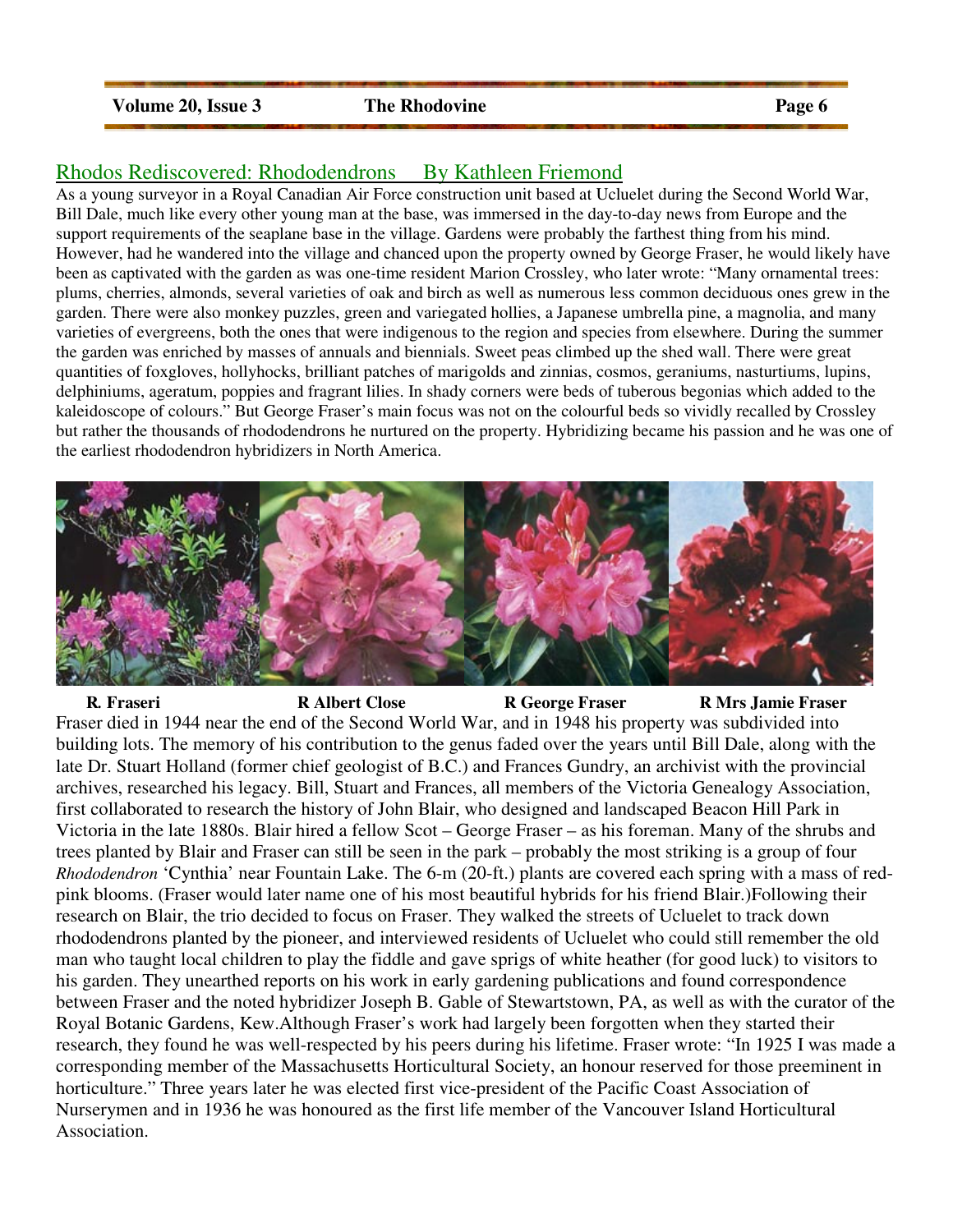**Volume 20, Issue 3** The Rhodovine Page 7

While Fraser was an enthusiastic hybridizer, relatively few plants were named and unfortunately all his botanical and horticultural notes were destroyed by a fire after his death. His most well-known hybrids include the following: *R.* 'Fraseri' – Fraser crossed *R.* canadense with *R. japonicum*. The cross bloomed in 1919 and was named *R.* 'Fraseri' by William Watson, curator of the Royal Botanical Gardens, Kew, and the Arnold Arboretum in Boston. *R.* 'Fraseri' is fairly widely grown in gardens on southern Vancouver Island, and in the Ucluelet area there are plants estimated to be over 50 years old.

 'Albert Close' – In 1914 Fraser began hybridizing *R. californicum* (now called *R. macrophyllum*) with *R. maximum*, *R. catawbiense* and *R. ponticum*. A cross between *R. macrophyllum* and *R. maximum* resulted in a hybrid described as "straggly" with bright rose-pink blooms "with the throat heavily spotted with chocolate red." This hybrid was named by his friend Joseph Gable after the chief propagator at the U.S. Department of Agriculture plant introduction station at Glen Dale, Maryland.

*R.* 'George Fraser' – A hybrid of *R. macrophyllum* and *R. maximum*. Only two original plants of *R.* 'George Fraser' are known to exist. One of these is growing in the original garden of Joseph Gable in Stewartstown, PA. The other was discovered in the Gable section of the rhododendron collection in the Tyler Arboretum at Lima, PA. A cutting from this plant was given to VanDusen Botanical Garden in Vancouver, and there are two others in Beacon Hill Park.

*R.* 'John Blair' – In 1924 Fraser crossed *R. arborescens* and *R. occidentale* (with *R. occidentale* the seed parent) to create this fragrant rhododendron, which he named after his friend John Blair. In the 1964-5 catalogue of Eddie's Nursery in Vancouver the John Blair hybrid is described as "similar in size and shape to *Mollis azalea*, flowers pure white and produced in late spring, to 7 feet." In 1990 Bill was given a *R.* 'John Blair' and he registered it with the American Rhododendron Society. This plant is now also flourishing in Beacon Hill Park. Currently *R.* 'John Blair' is not known to be available anywhere in the trade; however, there may be some specimens growing in old gardens in Vancouver. One example grows on a subdivision that was part of Fraser's original property and there are two other known plants, also in Ucluelet. *R.* 'Mrs. Jamie Fraser' is a cross between (*R. arboreum* x *R. macrophyllum*) and *R. arboreum*. In a 1930 letter Gable writes: "Fraser grows a hybrid that is so dark it is about black judging from the dried flowers he sent me. He claims it is the darkest shade he ever grew and calls it Mrs. Jamie Fraser." The hybrid was named after his sister-in-law (who later inherited his Ucluelet property). In 1935, Gable mentions it again in a letter as being "three quarters *R. arboreum* and one quarter *R. californicum*." The only specimen known to exist was identified in 1987 in a garden in Tofino. The owner of the garden salvaged the shrub from an old planting of Fraser rhododendrons at Wickanninish Inn. Eighteen other hybrids are recorded in letters Fraser wrote to Gable, but none of these are known to still exist.Curiously, Bill says he was not particularly interested in gardening when he began researching Fraser. However, over the years he collected eight of the Fraser hybrids that flourished on his 3⁄4 acre Sidney property. When he sold the property recently, he donated the Fraser hybrids to Beacon Hill Park, where they are a living tribute to Bill and his passion for George Fraser's rhododendrons.Bill's personal reward for focusing attention on Fraser comes each May when the Ucluelet-Tofino Highway into Ucluelet is ablaze with the purples and pinks of 200 rhododendrons, donated by the five ARS chapters on Vancouver Island and planted by George Fraser Committee members and community volunteers. This roadway of bloom reminds residents and visitors of the contribution made by the 50-year Ucluelet resident, and Bill feels that the pioneer plantsman is finally receiving due recognition for his early work in hybridizing the rhododendron. The information in this article was researched by Bill Dale, Dr. Stuart Holland and Frances Gundry. Subsequently, Bill Dale became an advocate for the legacy of George Fraser and has strived to ensure that the early hybridizer's work is recognized and honoured. Printed by courtesy of Garden Wise Magazine 2005/01/01

Editors note "We are proud to have Bill Dale as an associate member of our club."